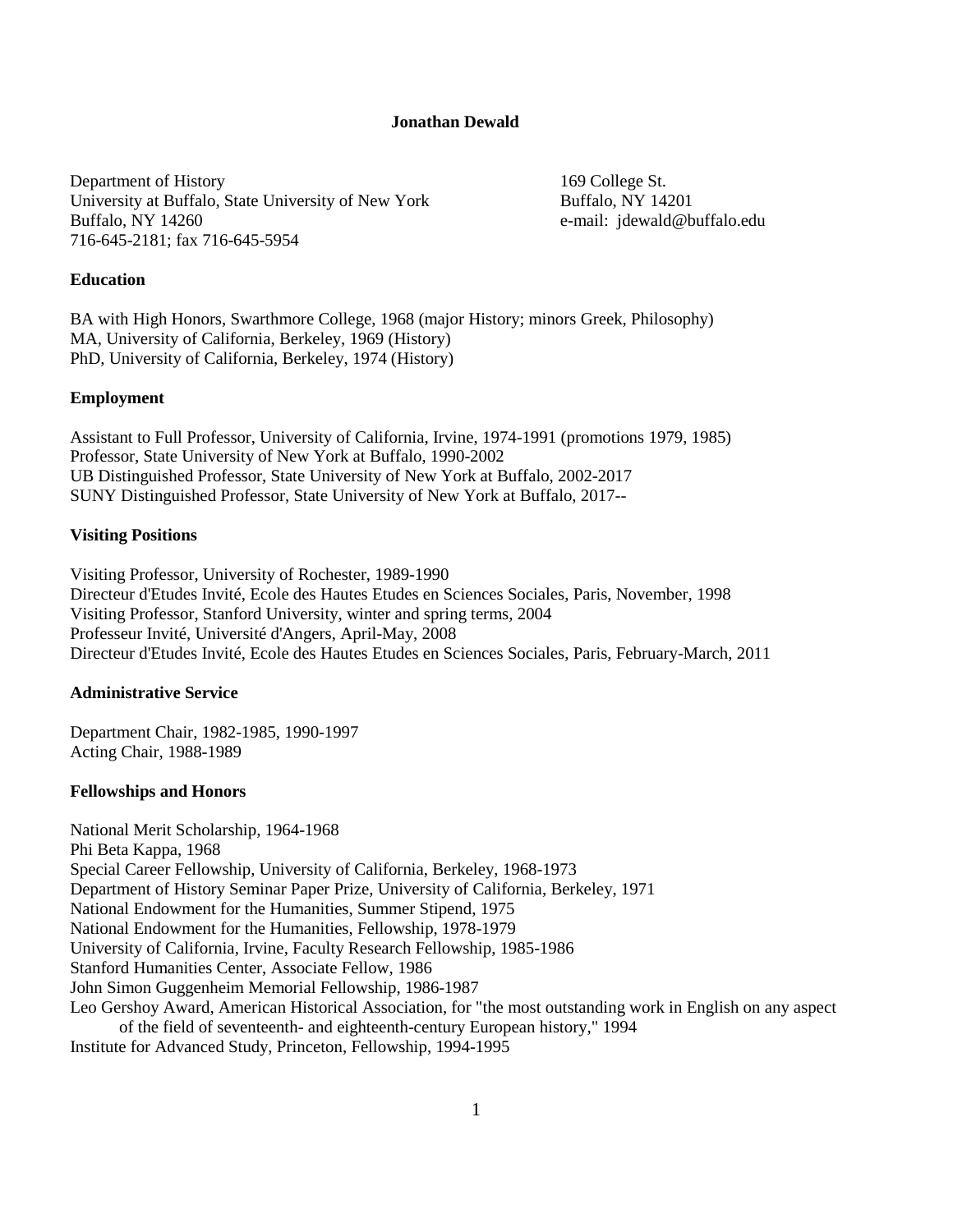National Humanities Center, Research Triangle, Fellowship, 1994-1995 (declined) German Academic Exchange Service (DAAD), Study Grant, January-February, 1998 Visiting Scholar, Max-Planck-Institut für Geschichte, Göttingen, January-February, 1998 Bainton Prize for Reference, Sixteenth Century Studies Conference, 2004 Guest Fellowship, Freiburg Institute for Advanced Studies, May-June, 2011

# **Books**

- The Formation of a Provincial Nobility: The Magistrates of the Parlement of Rouen, 1499-1610 (Princeton, Princeton University Press, 1980; paperback edition Princeton Legacy Library, 2014)
- Pont-St-Pierre, 1398-1789: Lordship, Community, and Capitalism in Early Modern France (Berkeley, University of California Press, 1987)
- Aristocratic Experience and the Origins of Modern Culture: France, 1570-1715 (Berkeley, University of California Press, 1993) (winner of the Leo Gershoy Award of the American Historical Association)
- The European Nobility, 1400-1800 (Cambridge, Cambridge University Press, 1996) (paperback edition 1996; Italian translation Giulio Einaudi Editore, 2001; Hungarian translation Pannonica, 2002; Spanish translation Ediciones Pretextos, 2004; Simplified Chinese translation, Commercial Press, 2008)
- (editor-in-chief), Europe 1450-1789: Encyclopedia of the Early Modern World, 6 vols. (New, York Charles Scribner's Sons, 2004) (winner of the Bainton Prize for Reference, Sixteenth Century Studies Conference, 2004)
- Lost Worlds: The Emergence of French Social History, 1815-1970 (University Park, Penn State University Press, 2006) (paperback edition 2012)
- Status, Power, and Identity in Early Modern France: The Rohan Family, 1550-1715 (University Park, Penn State University Press, 2015; Kindle and paperback editions, 2017; French translation currently underway)

# **Works in progress**

"Historians and their days: historical knowledge and its social functions " "Rethinking the 1 percent: European ruling classes in the Old Regime and after" "Notes on European selfhood"

# **Articles**

- "Magistracy and Political Opposition at Rouen: A Social Context," The Sixteenth Century Journal, V, 2 (October, 1974), 66-78
- "The 'Perfect Magistrate': Parlementaires and Crime in Sixteenth-Century Rouen," Archive for Reformation History, LXVII (1976), 284-300
- "Politics and Personality in Seventeenth-Century France," French Historical Studies, XVI, 4 (Fall, 1990), 893-908
- "Deadly Parents: Family and Aristocratic Culture in Early Modern France," in Barbara Diefendorf and Carla Hesse, eds., Culture and Identity in Early Modern Europe (1500-1800) (Ann Arbor, University of Michigan Press, 1993)
- "The Ruling Class in the Marketplace: Nobles and Money in Early Modern France," in Richard Teichgraeber and Thomas Haskell, eds., The Culture of the Market: Historical Essays (Cambridge, Cambridge University Press, 1994)
- with Liana Vardi, "The French Peasants, 1400-1789," in Tom Scott, ed., The Peasantries of Europe (London, Longmans, 1998), 20-47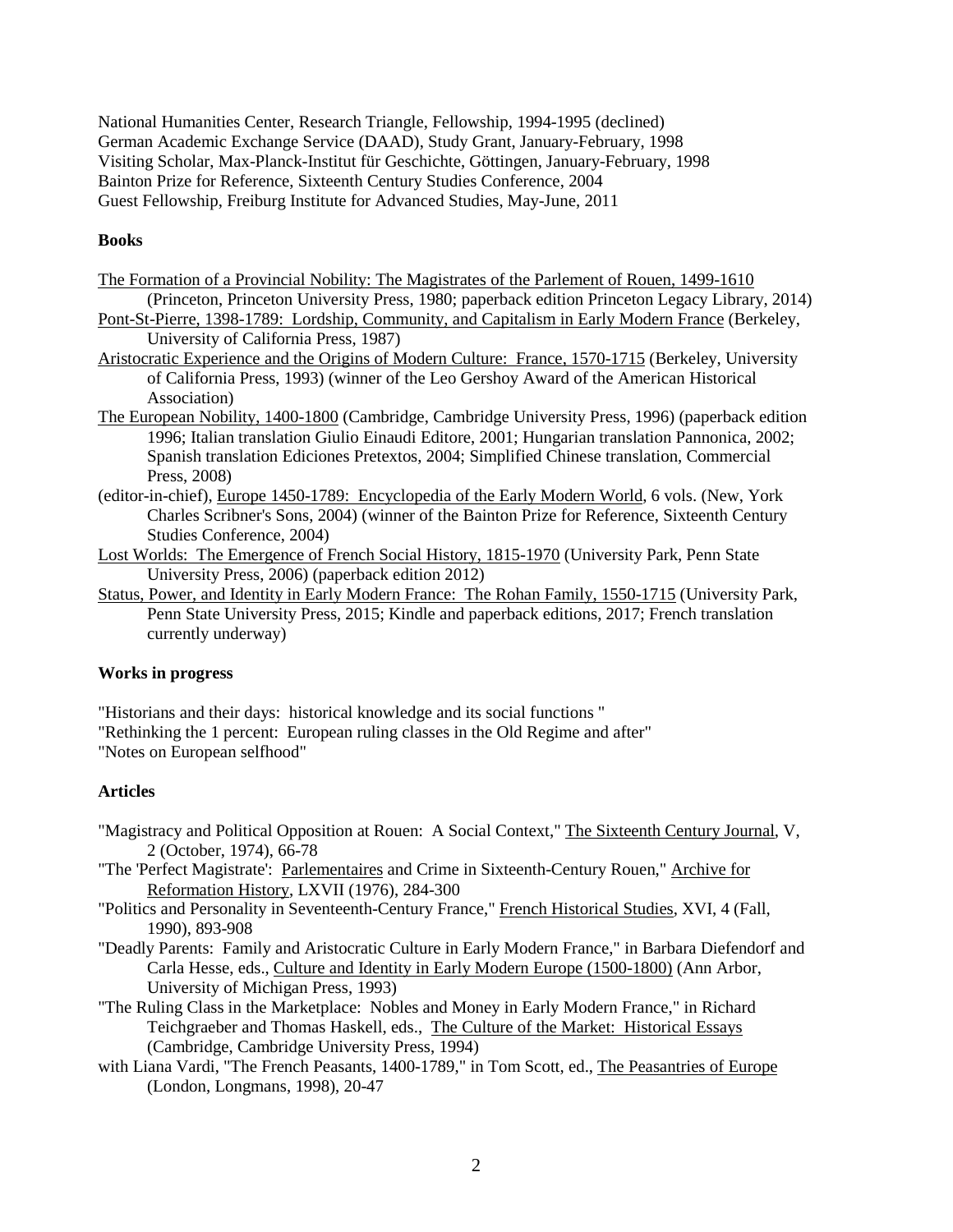- "Roger Chartier and the Fate of Cultural History," French Historical Studies, XXI, 2 (Spring, 1998), 221-240
- "Aristocracy," in Paul F. Grendler, ed., The Encyclopedia of the Renaissance (New York, Charles Scribner's Sons, 1999)
- "The Aristocracy and Gentry," in Guido Ruggiero, ed., The Encyclopedia of European Social History (New York, Charles Scribner's Sons, 2000)
- "The Early Modern Period, 1590-1720," ibid.
- "Lost Worlds: French Historians and the Construction of Modernity," French History**,** XIV, 4 (December, 2000), 424-442
- "Social Groups and Cultural Practices," in Mack P. Holt, ed., Short Oxford History of France, 1500- 1650, (Oxford, Oxford University Press, 2002)
- "'A la Table de Magny:' Nineteenth-Century French Men of Letters and the Origins of Modern Historical Thought," The American Historical Review, CVIII, 4 (October, 2003), 1009-1033
- "France" (5,000 words), "The Early Modern Period" (5,000 words), "The Industrial Revolution" (5,000 words), "Espionage" (1,500 words), "Rentiers" (500 words), "The Valois Dynasty" (250 words), "The Bourbon Dynasty" (250 words), "The Diamond Necklace Affair" (250 words), in Dewald, ed., Europe 1450-1789:Encyclopedia of the Early Modern World, 6 vols. (New York, Charles Scribner's Sons, 2004)
- "Nobles as Signifiers: French Nobles and the Historians, 1820-1960" in Jay Smith, ed., The French Nobility in the Eighteenth Century: Reassessments and New Approaches (University Park, Penn State University Press, 2006)
- "Crisis, Chronology, and the Shape of European Social History," The American Historical Review, CXIII, 2 (October 2008), 1031-1052
- "Régime nobiliaire en région avancée: essai d'un bilan," in Ariane Boltanski and Alain Hugon, eds., Les noblesses normandes (XVIe-XIXe siècle (Rennes, Presses Universitaires de Rennes, 2011)
- "Rohan's World: A Political Culture in Seventeenth-Century France," in Jörn Leonhard and Christian Wieland, eds., What Makes the Nobility Noble? Comparative Perspectives from the Sixteenth to the Twentieth Century (Göttingen, Vandenhoeck und Ruprecht, 2011), 164-177
- "'Other voices': The Early Modern Past in Provincial America," in Derval Conroy and Danielle Clarke, eds., Teaching the Early Modern Period (London, Palgrave Macmillan, 2011), 73-75
- "La BNF et moi," Bibliothèque(s) (Association des Bibliothécaires de France, Paris), nos. 59-60 (December, 2011), special issue on "Vues de l'étranger"
- "Les Rohan," in Françoise Hildesheimer and Dénes Harai, eds., Dictionnaire Richelieu (Paris, Honoré Champion, 2015)
- "Microclimates," H-France Salon, Vol. 7 (2015), Issue #13, #8.
- "Robert Descimon, the Annales Tradition, and the Social History of the Ruling Classes," in Barbara Diefendorf, ed., Social Relations, Politics, and Power in Early Modern France: Robert Descimon and the Historian's Craft (Kirksville, MO, Truman State University Press, Early Modern Studies, Vol. 19, 2016), 25-41
- "Writing Failure: Self-Depiction and Aristocratic Power in Seventeenth-Century France," in Christian Wieland and Claudius Sittig, eds., Die Kunst des Adels in der Frühen Neuzeit (Wiesbaden, Harrassowitz Verlag, Wolfenbüttler Forschungen, 2018), 23-35
- "Silent Dialogue: Lucien Febvre, Hippolyte Taine, and an Annales Paradigm," in Filip Simetin Segvic et al, eds., Annales in Perspective: Designs and Accomplishment, vol. 1 (Zagreb, Faculty of Humanities and Social Sciences, University in Zagreb-Center for Comparative Historical and Intercultural Studies, 2019), 186-197
- $\frac{1}{15}$  Rethinking the 1 Percent: The Failure of the Nobility in Old Regime France" and "Rethinking the 1 Percent: A Response," *AHR* Exchange, The American Historical Review, vol. 124, no. 3 (June, 2019), 911-932, 950-954
- "The Body at Court," forthcoming in Sarah Toulalan, ed., Early Modern Bodies, Taylor and Francis/Routledge, London, 2021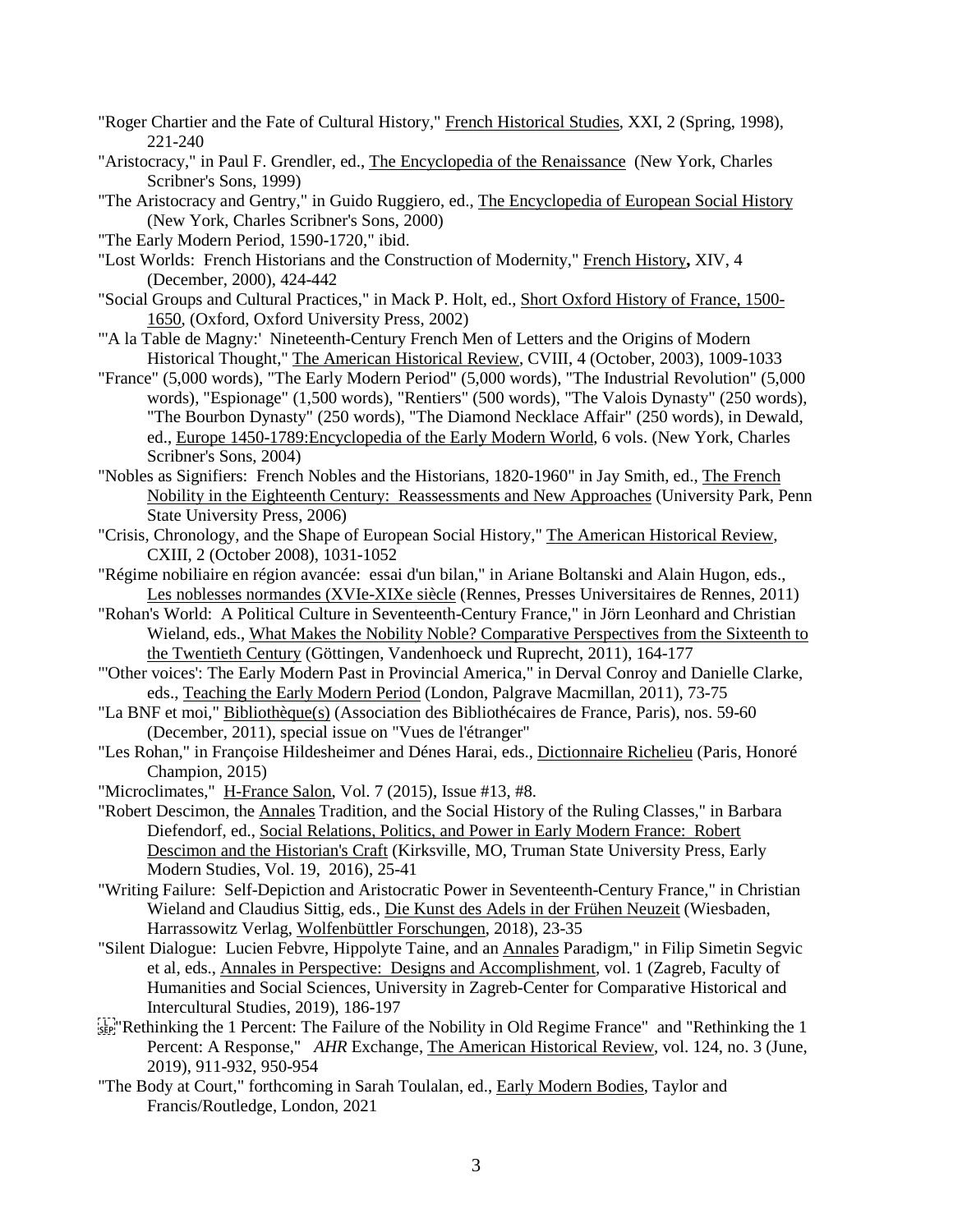"William Beik, The Quiet Revolutionary," introduction to Mandarin translation of Beik, Absolutism in Languedoc, forthcoming

# **Book Reviews**

in American Historical Review, Journal of Modern History, Social History, Agricultural History Review, Journal of Social History, The History Teacher, The Social Science Quarterly, Renaissance Quarterly, European History Quarterly, Canadian Journal of History, Labor History, The Catholic Historical Review, H-France, The Journal of Interdisciplinary History, Journal of British Studies, Sixteenth Century Journal, English Historical Review, Revue d'Histoire Moderne et Contemporaine, Contemporary French Civilization, Reviews in History, H-Net Ideas

# **Professional Service**

- Manuscripts evaluated for Princeton University Press, University of California Press, Louisiana State University Press, Cornell University Press, University of Pennsylvania Press, W. W. Norton and Co., Addison Wesley Longman, University of Chicago Press, Sixteenth Century Essays and Studies, Purdue University Press, Duke University Press, Johns Hopkins University Press, Pennsylvania State University Press, Cambridge University Press, Yale University Press, Ashgate Publishing Company, University of Toronto Press, McGill Queens University Press, Oxford University Press, American Historical Review, French Historical Studies, Journal of Social History, Journal of the History of Ideas, Renaissance Quarterly, Journal of Modern History, English Historical Review
- Proposals evaluated for the National Endowment for the Humanities, Social Sciences and Humanities Research Council of Canada
- Member, Board of Editors, French Historical Studies, 1987-1990
- Member, Leo Gershoy Award Committee, American Historical Association, 1988-1990
- Vice-President, New York State Association of European Historians, 1999-2000, President, 2000-2001
- Member, Pinkney Prize Committee, Society for French Historical Studies, 2005-2006, 2007-2009, Chair 2008-2009
- Member, Leland Prize for Reference Committee, American Historical Association, 2011
- Member, William J. Koren Jr. Prize Committee, Society for French Historical Studies, 2017-2019

# **Selected Recent University Service**

- Department of History-- chair, search committee in British history, 2000-2001; chair, search committee in modern European history, 2001-2002; chair, search committee in African history, 2005-2006 ; Executive Committee, 2000-2001, 2006-2007, 2008-2009, 2018-2019; Graduate Program Committee, 2000-2002, 2012-2016, 2018-present, Director of Graduate Studies, 2014-2016
- University-- President's Review Board (evaluating tenure and promotion cases from all departments within the university), 1998-2001; Chair, 2002-2003
	- --member, search committee for Dean, College of Arts and Sciences, 2006-2007
	- --member, Decanal Review Committee, School of Social Work, 2017-2018
	- --member, SUNY Honorary Degree Committee, 2017-present
	- --SUNY Awards Committee, 2019-present

# **Memberships**

American Historical Association, Society for French Historical Studies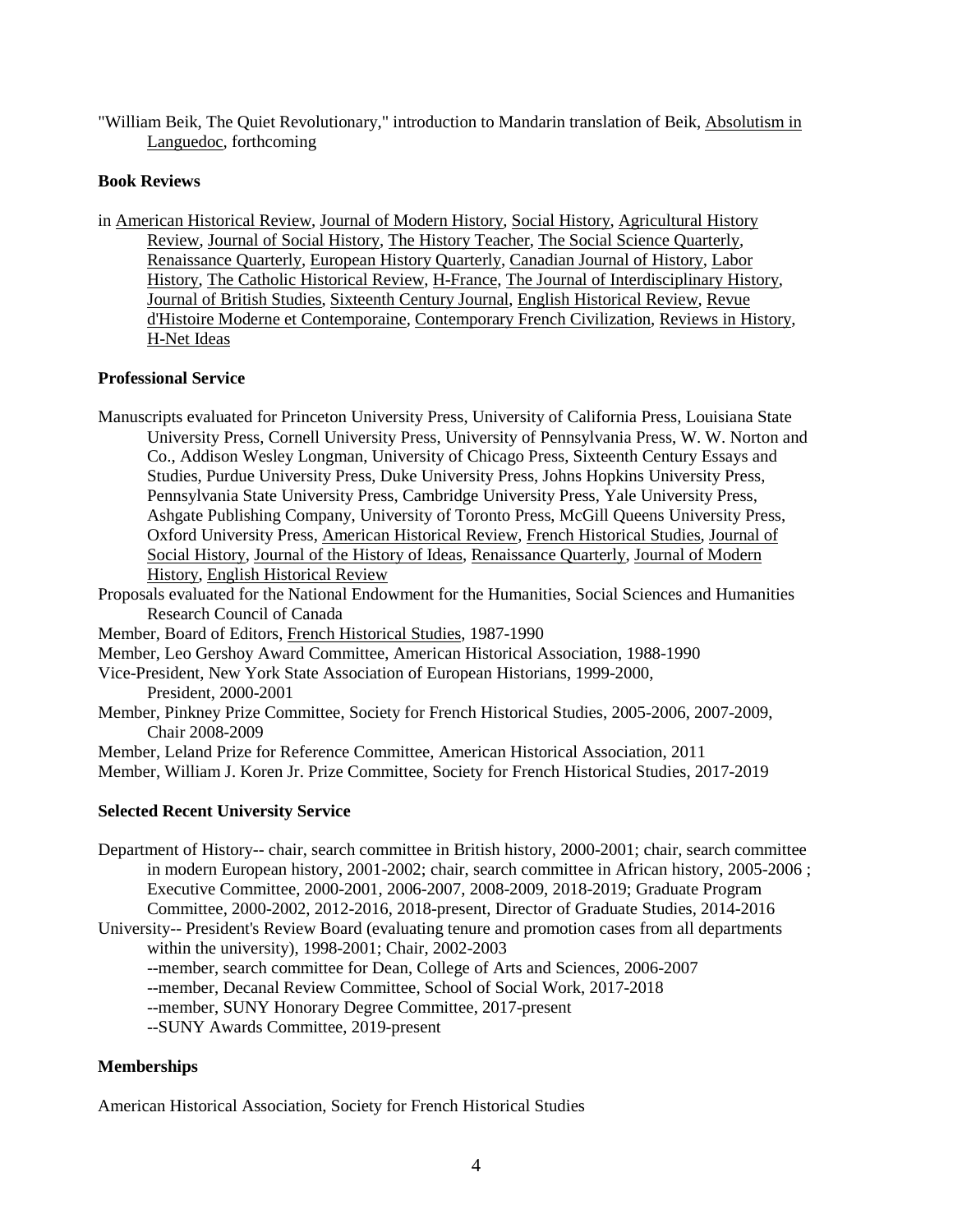### **Invited Academic Papers**

University of California, Berkeley, 1977 San Diego State University, 1981 University of California, Berkeley, 1986 University of California, Los Angeles, 1988 University of California, San Diego, 1988 Emory University, 1989 Tulane University, 1990 Boston University, 1990 Syracuse University, 1990 Carleton University, 1990 Cornell University, 1991 Brown University, 1991 Clark Library, Los Angeles, 1992 Johns Hopkins University, 1994 Canisius College, 1996 Baltimore-Washington Old Regime Group, 1996, 1999 Georgetown University, 1996 University of California, Irvine, 1998 Ecole des Hautes Etudes en Sciences Sociales, Paris, 1998 Rutgers University, 1999 Society for the Study of French History, Sheffield, UK, 2000 (keynote speech) University of Waterloo, 2001 Joint French History Seminar, York University-University of Toronto, 2001 Albright Knox Museum of Art, 2001 National Humanities Center, 2002 Catholic University, 2004 UCLA-Clark Library, 2005 York University, UK, 2005 New York State Association of European Historians, Niagara University, 2007 (keynote speech) Université d'Angers, 2008 International Cultural Center, Cérisy-la-Salle, 2008 Ecole des Hautes Etudes en Sciences Sociales, Paris, 2009 Université de Paris IV-Sorbonne, 2009 Freiburg Institute for Advanced Studies, 2009 Ecole des Hautes Etudes en Sciences Sociales, Paris, 2010 Université de Paris IV-Sorbonne, 2010 Ecole des Hautes Etudes en Sciences Sociales, Paris, 2011 Université de Paris X-Nanterre, 2011 Durham University (UK), 2011 Freiburg Institute for Advanced Studies, 2011 Wuhan University, Institute for World Historical Studies, 2011 Herzog August Bibliothek, Wolfenbüttel (Germany), 2012 Erasmus University, Rotterdam (Netherlands), 2012 Joint French History Seminar, York University-University of Toronto, 2014 University at Buffalo, 2016 (keynote address, 25th Annual Milton Plesur Conference) Erasmus University, Rotterdam (Netherlands), 2016 Buffalo Humanities Festival, 2016 Georgetown University, 2017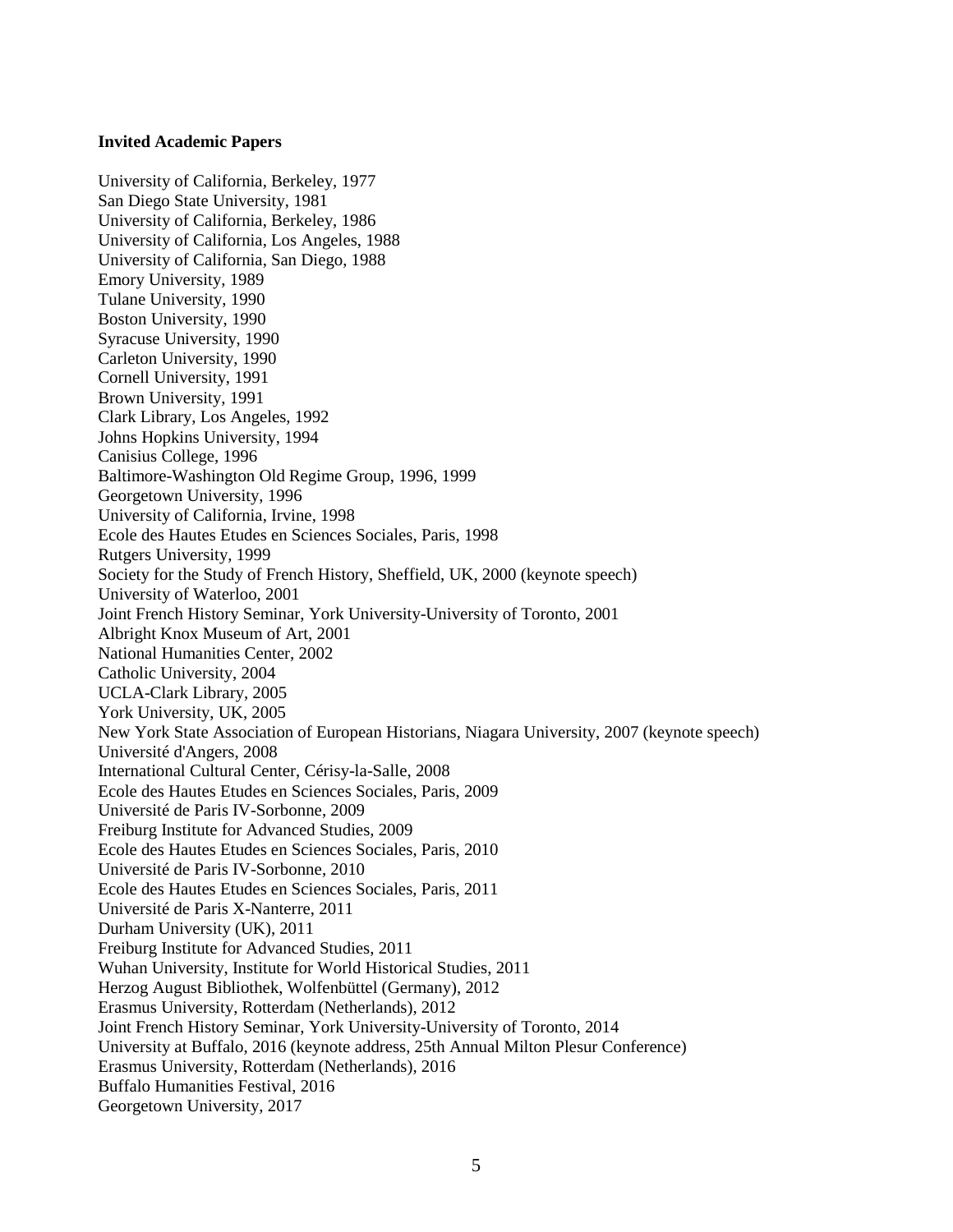Georgetown University, 2018

#### **Doctoral Advisement**

#### **as dissertation director (SUNY at Buffalo)**

- Nicholas Schlierf, "Finding the Bible in Seventeenth-Century French Politics: An Examination of Pamphlets from the Regency Crises of Marie de Medicis and Anne of Austria;" PhD October, 1999 (Director of Athletics, Mercy High School, Rochester, NY)
- Joel Siepierski, "The Politics of Education: The University of Poitiers, 1590-1820;" PhD October, 2002 (teacher, The Nichols School, Buffalo, NY)
- Charles Lipp, "Being Noble in the Borderlands: A Portrait of the Family de Mahuet of Lorraine, 1599- 1737," PhD October, 2004 (Professor, Department of History, University of West Georgia)
- Erik Hadley, "Nationalism and Cultural Identity: Provincial Nobles along the Franco-Belgian Border, 1550-1815," PhD October 2006 (Lecturer, Department of History, Boise State University)
- Valerie Phillips, : "'Et Voilà La Mode': Clothing, Taste, and the French Nobility, 1660-1700," PhD September, 2017
- Alexander Yarbrough, "Reform and Its Limits: the Bélisaire Affaire and the Politics of Religious Toleration in Enlightenment France," PhD February, 2018 (Instructor of History, Richmond Community College, Rockingham North Carolina)

Brent Rosenstein, "The Islamic Presence in France, 1770-1830," research begun September, 2019

### **as member of dissertation committee (SUNY at Buffalo)**

- Martin Ederer, "Renaissance Humanism in the Service of Scholastic Theology: The Preaching of Domenicho di Domenichi, 1416-1478;" PhD February, 1993 (Lecturer, Buffalo State College)
- Christopher Forth, "Becoming a Destiny: The Nietzsche Vogue in French Intellectual Life, 1891- 1918;" PhD June, 1994 (Jack and Shirley Howard Teaching Professor in Humanities and Western Civilization, University of Kansas)
- Thomas Bolze, "Female Impersonation in the United States, 1900-1970;" PhD September, 1994 (Catalogue Librarian, Yale University)
- Thomas Behr, "Luigi Taparelli and the 19th-Century Neo-Thomistic 'Revolution' in Natural Law and Catholic Social Sciences," PhD October, 2000 (Director of Liberal Studies, University of Houston)
- Jean Turcott, "Waiting for the Erie Line: Community and Economic Development of the Southern Tier of New York State, 1790-1850;" PhD October, 2000 (Associate Registrar, D'Youville College)
- David Furber, "Going East: Colonialism and German Life in Nazi-Occupied Poland," PhD June, 2003 (Lecturer, SUNY College at Cortland)
- Maritere López, "Writing a Letter, Writing the Self: Courtisans of the Italian Renaissance and their Epistolary Writings;" PhD June, 2003 (Associate Professor, Department of History, Fresno State University)
- Steven Gill, "Theory, Practice, and Dialogue: The Shaping of the Early Modern English Politician;" PhD December 2012 (Lecturer, Columbus State University)
- Marissa Rhodes, "Tender Trades: Wet Nursing, Urban Domestic Economies, Free the Intimate Politics of Inequity in the Anglo-Atlantic, 1750-1815," PhD June, 2019

# **as outside reader**

Michel De Waele, "Une question de confiance? Le parlement de Paris et Henri IV, 1589-1599," McGill University; PhD April, 1995 (Professor, Université Laval)